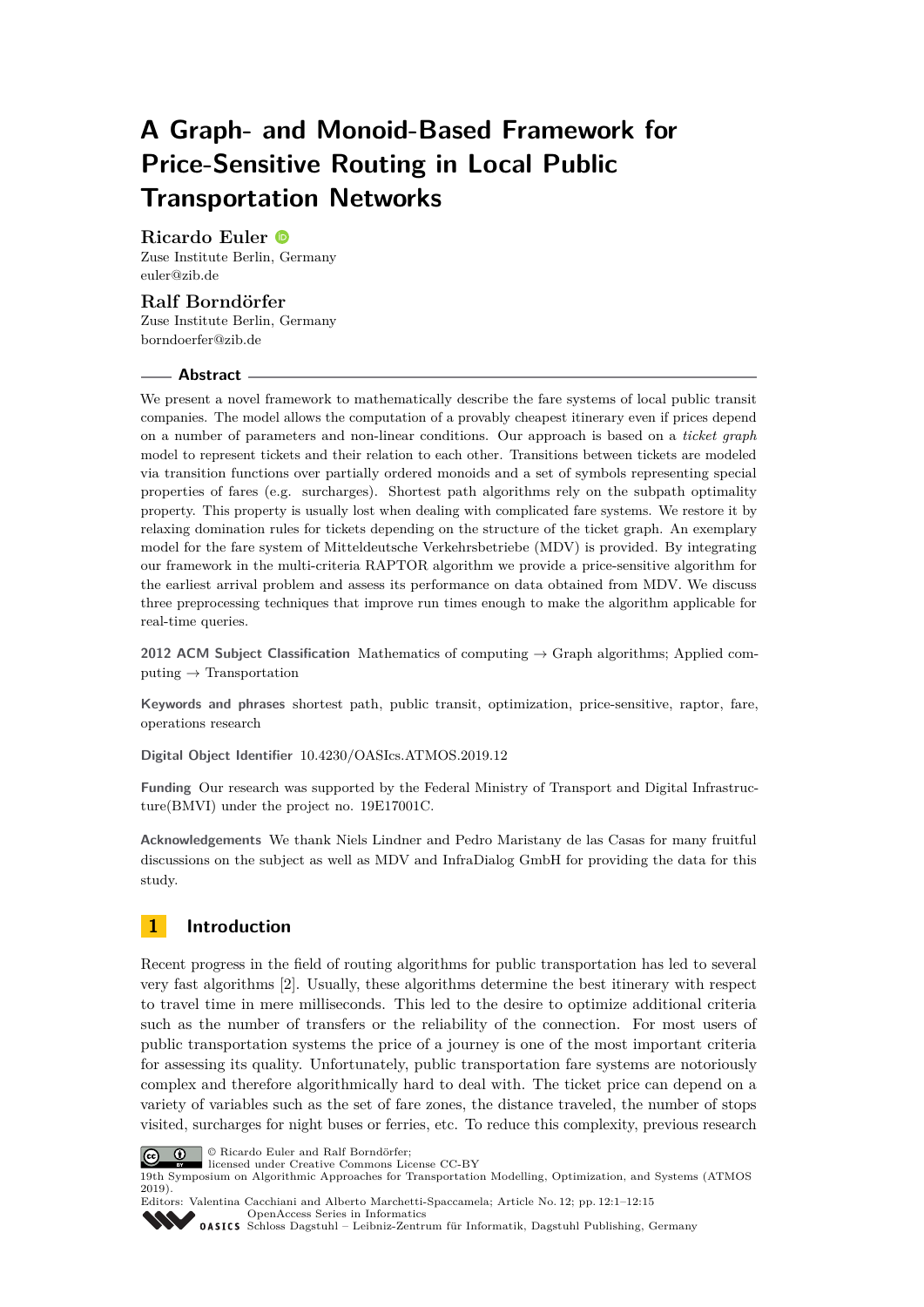## **12:2 Price-Sensitive Routing in PT Networks**

has usually focused only on specific aspects such as zone- or distance-based prices and/or dealt with them heuristically. In this study, we present a novel and flexible framework to model the price structures of (regional) public transportation companies that is able to take all of the aforementioned criteria into account. The framework can be used to compute price-optimal journeys by applying typical multi-criteria shortest path algorithms such as RAPTOR or Dijkstra. When comparing itineraries by price, the subpath optimality principle is usually lost. An example could be taking a detour into a new fare zone to avoid paying a special connections surcharge (e.g. for using ferries). It is possible that, at a later point in the journey, the surcharge has to be paid anyway (e.g. the target station can only be reached via a ferry). In that case, the detour was a suboptimal decision. To avoid this problem, we base dominance relations between labels not on price, but on paths in a directed *ticket graph* modeling the relations between tickets. Transitions between different tickets are modeled as directed arcs and usually depend on a number of additional *fare attributes* such as fare zones or the distance traveled. We model these fare attributes as (positive) partially ordered monoids.

# **1.1 Related Literature**

For an exhaustive overview of shortest path algorithms in road and public transportation networks please refer to [\[2\]](#page-12-0). It has previously been observed that shortest path problems can be generalized to ordered monoids [\[10\]](#page-12-1) and semirings [\[8\]](#page-12-2). In the study of public transit routing, prices are taken into account to varying degrees. Müller-Hannemann and Schnee study fare systems that entail distance- and relation-based prices [\[9\]](#page-12-3), i.e., fare systems that in Germany are usually associated with long-distance public transportation. They approximate fares by assigning a fixed price to every edge. Their approach, however, does not take into account fares based on fare zones and short-distance city tickets. Both of these are usually more prominent in local public transportation. Delling et al. [\[6\]](#page-12-4)[\[5\]](#page-12-5) use their RAPTOR algorithm to compute itineraries that touch the smallest number of fare zones. The idea of restoring subpath optimality by relaxing rules for label domination is discussed in a different context in [\[3\]](#page-12-6). The ticket graph approach bears similarity to the finite automata used to find language-constrained shortest paths (Barrett et al [\[1\]](#page-12-7)). It is different, however, in that it serves to evaluate paths instead of restricting the set of feasible paths. Furthermore, our approach also covers fares based on numerical attributes that are not expressed as part of a formal languages. We originally presented the idea of using a ticket graph in [\[4,](#page-12-8) German language].

# **1.2 Our Contribution**

In this paper, we make two novel contributions. The first is a framework based on graphs and monoids to mathematically model public transportation fare systems. The aspects of fare systems that can be modeled include (but are not limited to): zone-based fares, distance-based fares, surcharges for special vehicles or daytime, and discounted short-distance tickets that do not allow transfers. Our second contribution is a formal definition of label domination rules for public transportation tickets while retaining the subpath optimality property. We prove that these rules do in fact yield lowest-price itineraries.

# **1.3 Overview**

In Chapter 2, we present a framework for public transportation fare systems and show how it can be used to model several aspects of fare systems. The algorithmic treatment of fares is laid out in Chapter 3. Chapter 4 discusses how our framework can be used in the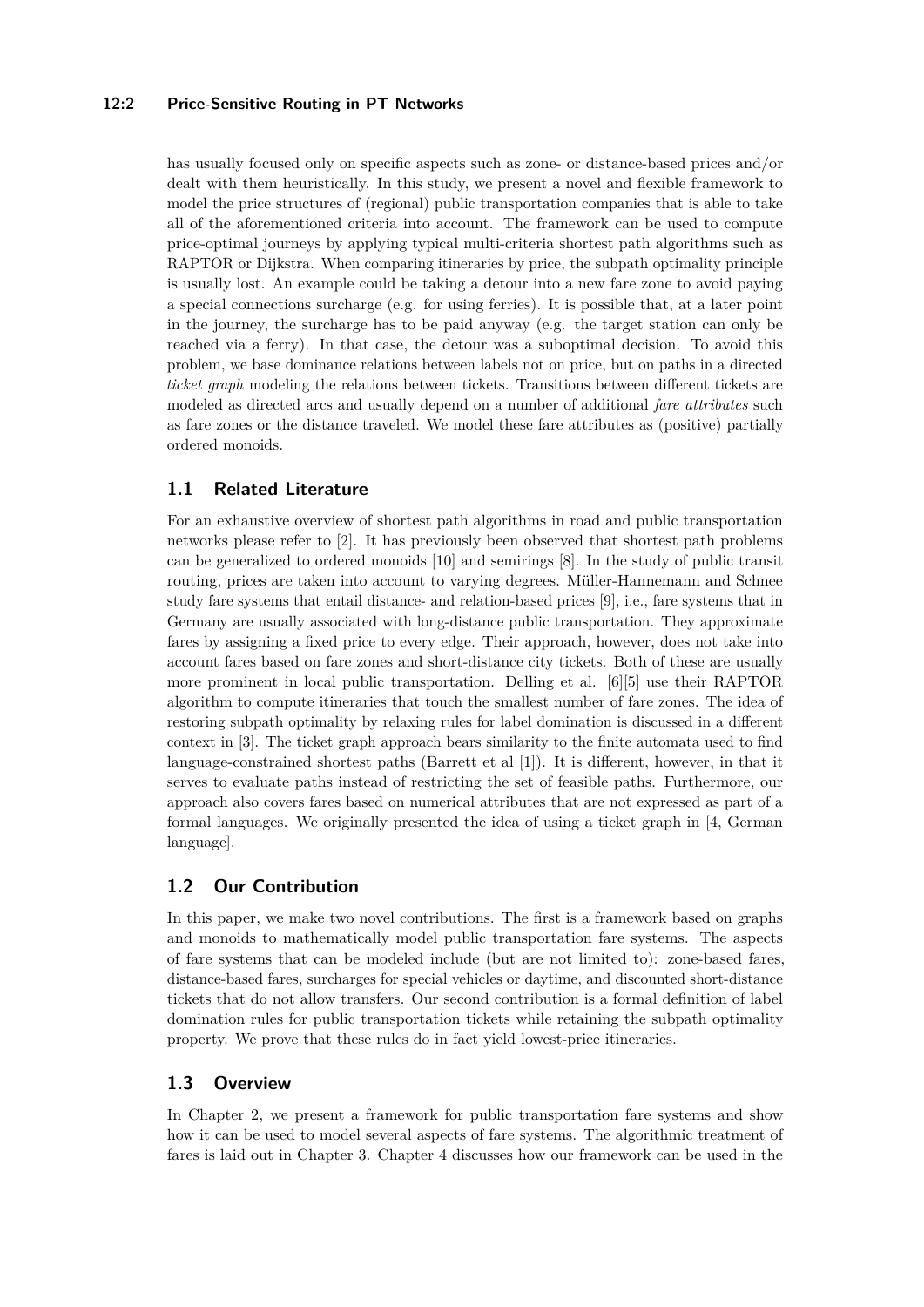context of the RAPTOR algorithm. We propose three different speed-up techniques and an evaluation of the framework's performance for the network of MDV, a public transit company in Saxony, Germany. Chapter 5 concludes the paper with some final remarks. The proofs of

## **2 A Formal Framework for Fare Systems**

all propositions can be found in the appendix.

We are given a (directed) routing graph  $G = (V, A)$ , in which arcs represent either public transport connections, footpaths or transfers between lines and/or modes of transportation. Every path *p* in *G* is associated with a ticket *t* and every ticket has a corresponding price  $\pi(t) \in \mathbb{Q}^+$ . In order to efficiently compute cheapest paths, we need a model that is able to locally describe the development of a path's ticket once arcs are added to it as well as a provably correct way of comparing those tickets. This is done in the following way: We denote the set of all available tickets by *T* and define a *ticket graph*  $\mathcal{F} = (T, E)$  where an edge  $e \in E$  models how the ticket changes when following an arc in the routing graph. Each edge in *E* carries a Boolean function determining the conditions under which the path transitions to a different ticket. For example, when visiting the fifth stop on a path, a short-distance ticket  $t_0$  could be lost and a more expensive ticket  $t_1$  would be applicable. The edge  $(t_0, t_1)$ would then carry a condition on the number of stops visited.

The transition along an edge  $e \in E$  usually depends on multiple factors, e.g., the set of fare zones visited thus far, the distance traveled (in meters), surcharges for special trains, etc. These factors are picked up when relaxing an arc in the routing graph. We generalize them in two kinds of mathematical objects: abstract symbols from a symbol set *S* and elements of a partially ordered positive monoid  $(H, +, \leq)$ .

▶ **Definition 1** (Partially ordered monoid). Let  $(H,+)$  be a monoid and let  $\leq$  be a par*tial order on H that is translation-invariant with respect to the monoid operation* +*, i.e.,*  $h_1 \leq h_2 \Rightarrow h_1 + x \leq h_2 + x \forall h_1, h_2, x \in H$ *. We call*  $(H, +, \leq)$  *a partially ordered monoid. We call*  $(H, +, \leq)$  *positive, if*  $e \leq h \forall h \in H$  *where e is the neutral element of*  $(H, +)$ *.* 

A common example for fare systems is the power set  $2<sup>Z</sup>$  of a set of fare zones  $Z$  combined with *k* numerical fare attributes in  $\mathbb{Q}^k$ . In this case,  $H = 2^Z \times \mathbb{Q}^k$ . For  $h_1 = (z_1, r_1)$ , *h*<sub>2</sub> = (*z*<sub>2</sub>*, r*<sub>2</sub>) ∈ *H*, we define *h*<sub>1</sub> + *h*<sub>2</sub> = (*z*<sub>1</sub> ∪ *z*<sub>2</sub>*, r*<sub>1</sub> + *r*<sub>2</sub>) and *h*<sub>1</sub> ≤ *h*<sub>2</sub> if and only if *z*<sub>1</sub> ⊆ *z*<sub>2</sub> and  $r_1 \leq r_2$ . Translation invariance in  $(H, +, \leq)$  is inherited from the translation invariance in  $(2^{\mathbb{Z}}, \cup, \subseteq)$  and  $(\mathbb{Q}^k, +, \leq)$ .

Every arc  $a \in A$  of *G* is annotated with a *fare attribute*  $\mathcal{A}(a) = (\mathcal{A}^s(a), \mathcal{A}^h(a)) \in S \times H$ that is picked up when relaxing the arc. Every vertex  $v \in V$  is annotated with a *start state*  $\mathcal{S}(v) = (\mathcal{S}^t(v), \mathcal{S}^h(v)) \in T \times H$  giving an initial ticket and element from the monoid.

Using this notation we can define the *fare state* of a path.

**► Definition 2** (Fare State). We call an element  $f \in T \times H$  a fare state. The set of all fare *states is denoted by*  $F := T \times H$ *. We use*  $f^t$  *and*  $f^h$  *to denote its components.* 

A fare state contains all information necessary for calculating the price of a journey (the ticket associated with the path) as well as all information necessary to decide domination between paths. We now want to enable the tracking of the fare states along paths in *G*. To do so, we formalize the notion of the *fare transition function* on arcs in the ticket graph. The definition is intentionally left rather general to capture a large number of possible ticketing conditions.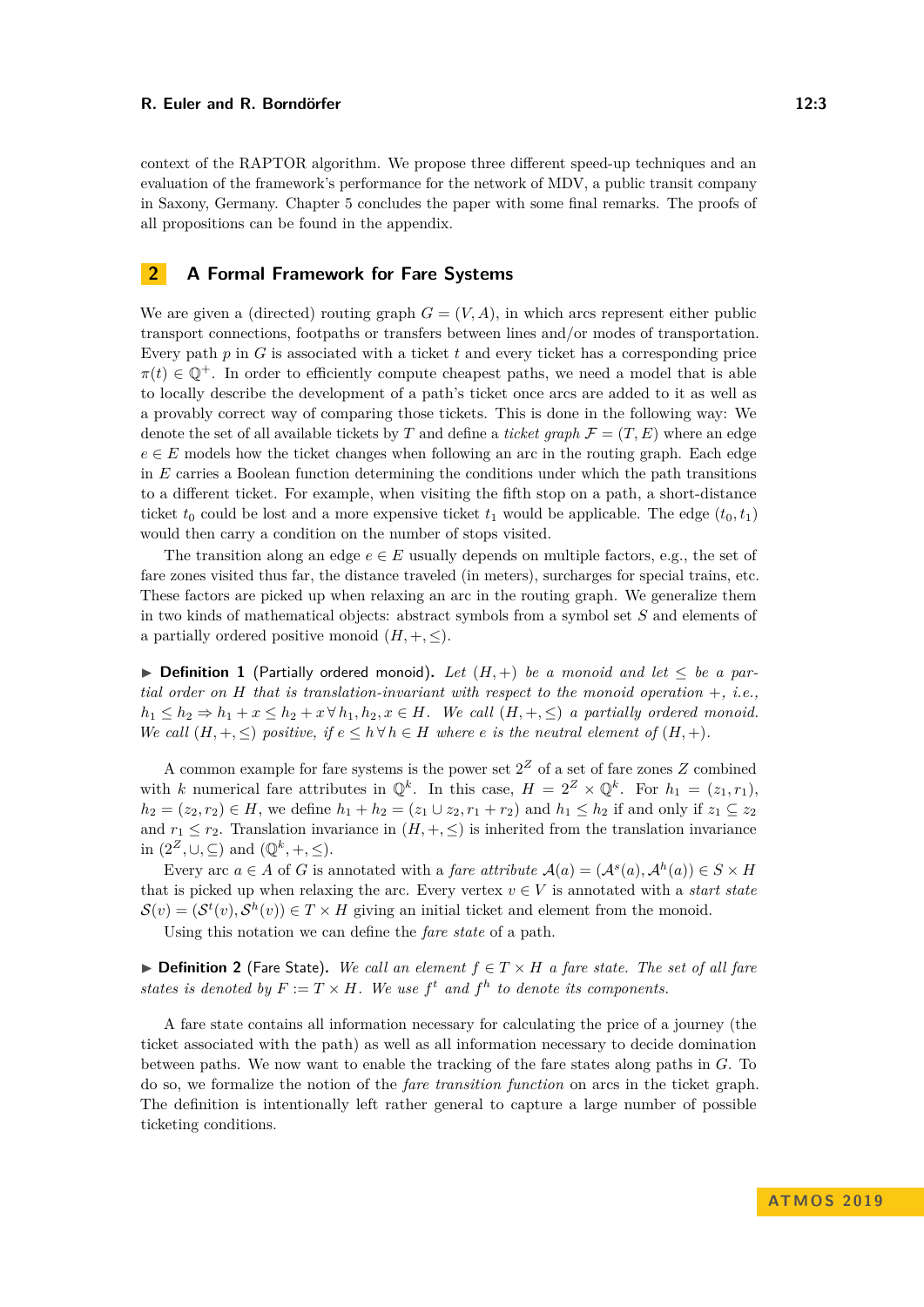**► Definition 3** (Fare Transition Function). We call a function  $Tr : E \times S \times H$  → {0, 1} *a fare transition function for the ticket graph* F *if*

$$
\forall e = (t_1, t_2) \in E : \forall s \in S : \forall h \in H : \sum_{e \in \delta^+(t_1)} Tr(e, s, h) \in \{0, 1\}.
$$

Hence, a fare transition function allows only one well-defined transition from any fare state  $f \in F$ . We use the notion of fare transition functions to define the update of tickets when relaxing an arc of the routing graph.

▶ Definition 4 (Ticket Update Function ). We introduce a ticket update function  $Up: F \times A \longrightarrow F$  *in the following way.* Let  $f = (f^t, f^h) \in F, a \in A$ . Then, we define  $\tilde{f} = Up(f)$  by

$$
\tilde{f}^h := f^h + \mathcal{A}^h(a) \tag{1}
$$

$$
\tilde{f}^t := \begin{cases} head(e) & \text{if } \exists e \in \delta^+(f^t) \text{ with } Tr(e, \mathcal{A}^s(a), \tilde{f}^h) = 1\\ f^t & otherwise. \end{cases} \tag{2}
$$

We now have a tool at our disposal to track the tickets along a path in  $G$  in the ticket graph F. Each path in *G* can be associated with a sequence of fare states in *F*.

 $\triangleright$  **Definition 5** (Path-Induced Fare Sequence). We call a sequence of fare states  $(f_1, \ldots, f_n)$ *path-induced if there is a path*  $p = (v_1, \ldots, v_n)$  *with the following properties:* **1.**  $f_1 = \mathcal{S}(v_1)$ 

2. 
$$
f_i = Up(f_{i-1}, (v_{i-1}, v_i)) \forall i = 2, ..., n
$$

We call the fare state  $f(p) := f_n$  the fare state of the path p.

Combining all the above definitions we arrive at the notion of *conditional fare networks* which can precisely capture a fare system.

 $\triangleright$  **Definition 6** (Conditional Fare Network). Let  $G = (V, A)$  be a routing graph and let the *following be given:*

- **1.** *the space of fare attributes*  $S \times H$  *as product of a set of symbols S and a partially ordered, positive monoid*  $(H, +, \leq),$
- **2.** *a set of tickets T,*
- **3.** *a cycle-free ticket graph*  $\mathcal{F} = (T, E)$  *with transition function*  $Tr : E \times S \times H \longrightarrow \{0, 1\}$ *,*
- **4.** *arc attributes*  $A(a) \in S \times H$   $\forall a \in A$ *,*
- **5.** *start fare states*  $S(v) \in T \times H$   $\forall v \in V$  *and*
- **6.** *a price function*  $\pi: T \longrightarrow \mathbb{Q}_+$  *that is monotonously non-decreasing along directed paths in* F, *i.e.*, *if there is a directed*  $t_1 - t_2$ -path *in* F for  $t_1, t_2 \in T$ , *then*  $\pi(t_1) \leq \pi(t_2)$ *. We call the six-tuple*  $(F, A, S, S, Tr, \pi)$  *a conditional fare network*  $N$  *of*  $G$ *.*

Note that cycle-freeness in F and the monotonicity condition on  $\pi$  as well as the positivity of *H* ensure that no price-decreasing cycles exist in *G*. We consider those assumptions natural enough that most reasonable price system should satisfy them.

Soon, we will see that dominance relations between paths need to be based on their fare states instead of their price. Thus, we can drop the monotonicity condition on  $\pi$  while still retaining optimality. In this case, however, price-based target pruning (confer Section [4.2\)](#page-9-0), which proved essential in ensuring acceptable performance for our shortest path search, cannot be applied.

Having introduced conditional fare networks, we now define the price-sensitive earliest arrival problem.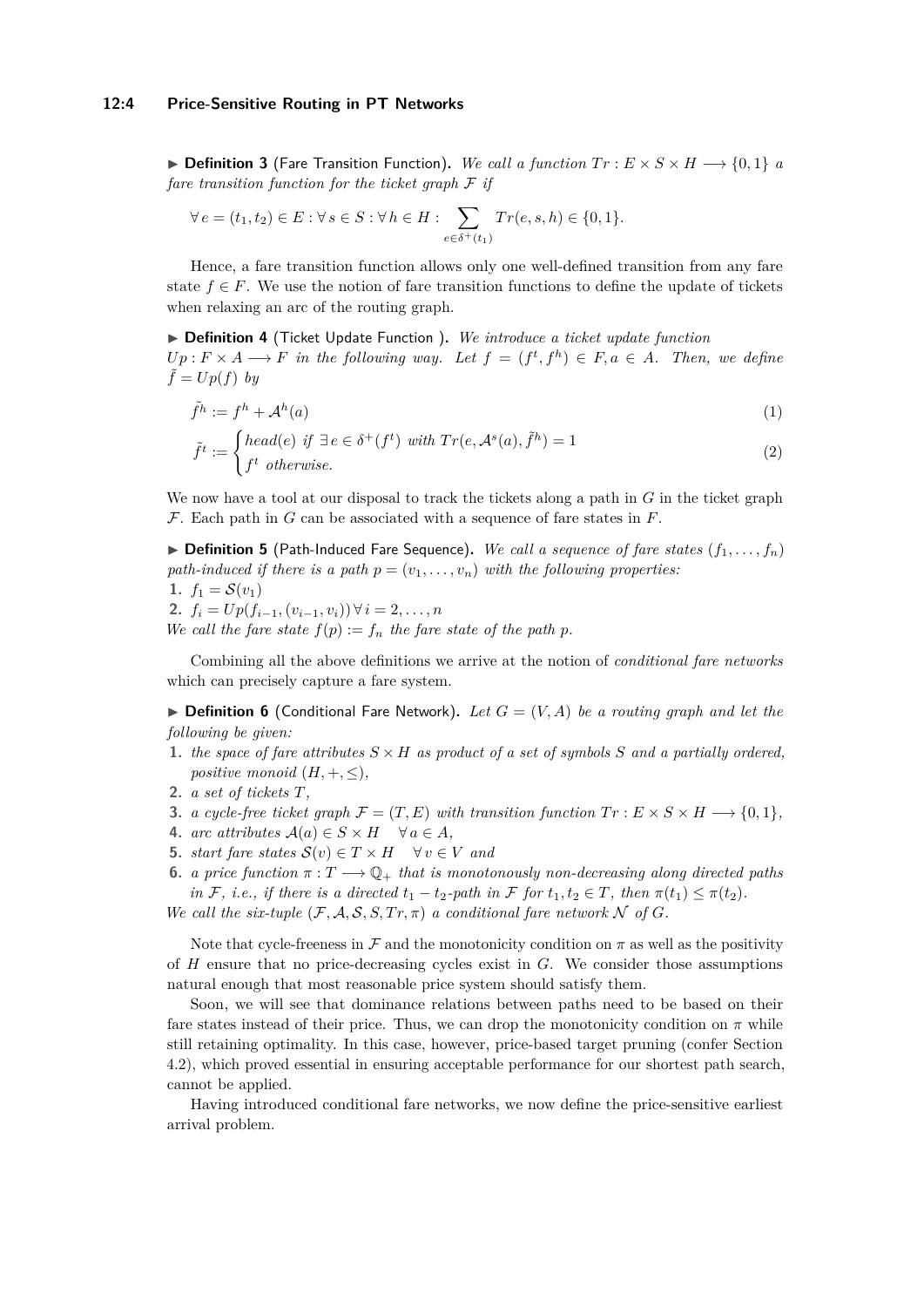#### <span id="page-4-0"></span>**R. Euler and R. Borndörfer 12:5** and 12:5



**Figure 1** Ticket graph for MDV. There is a total number of fourteen different tickets.

I **Definition 7** (Price-Sensitive Earliest Arrival Problem)**.** *Let a public transportation network be given as a graph*  $G = (V, A)$  *and let*  $(F, A, S, S, Tr, \pi)$  *be a conditional fare network of*  $G$ *. Let for all*  $a \in A$  *a time-dependent FIFO travel time function*  $c(a): I \rightarrow I$  *be given, where I is the set of time points. Finally, let*  $P_{s,t}$  *be the set of all*  $s,t$ *-paths in*  $G$  *for some*  $s,t \in V$ . *Then, the price-sensitive earliest arrival problem (PSEAP) is defined as finding a Pareto-set*  $of s, t$ -paths  $P_{s,t}^* \subset P_{s,t}$  *in*  $G$ *, such that* 

$$
\forall p^* \in P^*_{s,t} \nexists p \in P_{s,t} : \pi(p) \le \pi(p^*) \land c(p) \le c(p^*) \land (\pi(p) < \pi(p^*) \lor c(p) < c(p^*)). \tag{3}
$$

In our following theoretical discussion, we will ignore the arrival time aspect of PSEAP and focus only on the fare framework. The correctness results carry over to the full version of PSEAP.

► **Example 8** (The Fare System of MDV). The fare systems of MDV divides its operational area into 67 fare zones *Z*. A ticket *Z<sup>i</sup>* is applicable if the itinerary touches *i* zones from *Z*. Once a total of seven fare zones have been touched a maximum price *M* is reached that does not change. Two fare zones, Halle and Leipzig, are cities and are more expensive than other zones. They offer special tickets *H* and *L*. They, however, count as normal zones for all itineraries that pass through multiple fare zones. Several smaller cities are part of larger fare zones, but allow for discounted tickets  $(T_1 \text{ and } T_2)$  when traveling in the city only. They do not count as fare zones of their own. For Halle and Leipzig there are discounted tickets for short trips  $(K_H \text{ and } K_L)$ , which do not allow for transfers and are valid for a maximum number of four stations on the itinerary. Discounted tickets exist also for other zones  $(K)$ , but these are cheaper and depend on the length of the itinerary  $(4 \text{ km maximum})$ . Figure [1](#page-4-0) depicts the associated ticket graph  $\mathcal{F}$ . The monoid  $(H, +_H, \leq_H)$  is defined by  $H := (2^Z, \mathbb{N}^2, \{0, 1\}),$  where *Z* captures the fare zones,  $\mathbb{N}^2$  the distance traveled in meters and the number of stations and  $\{0, 1\}$  the existence of transfers. Addition  $+$ <sub>*H*</sub> and partial order  $\leq_H$  are induced from the respective operations in  $2^Z$  and  $\mathbb{N}^2$  and the logical or  $\vee$  on  $\{0,1\}$ . Note that there is no connection between, e.g.,  $Z_2$  and  $Z_4$ . This is due to the fact that we can touch only one fare zone at any station. Also, there are no discounted trips that cover more than three fare zones and hence there is no arc between  $K$  and  $Z_5$ . This highlights that the structure of the routing graph influences the structure of the ticket graph.

A list of all fare transition functions can be found in the appendix.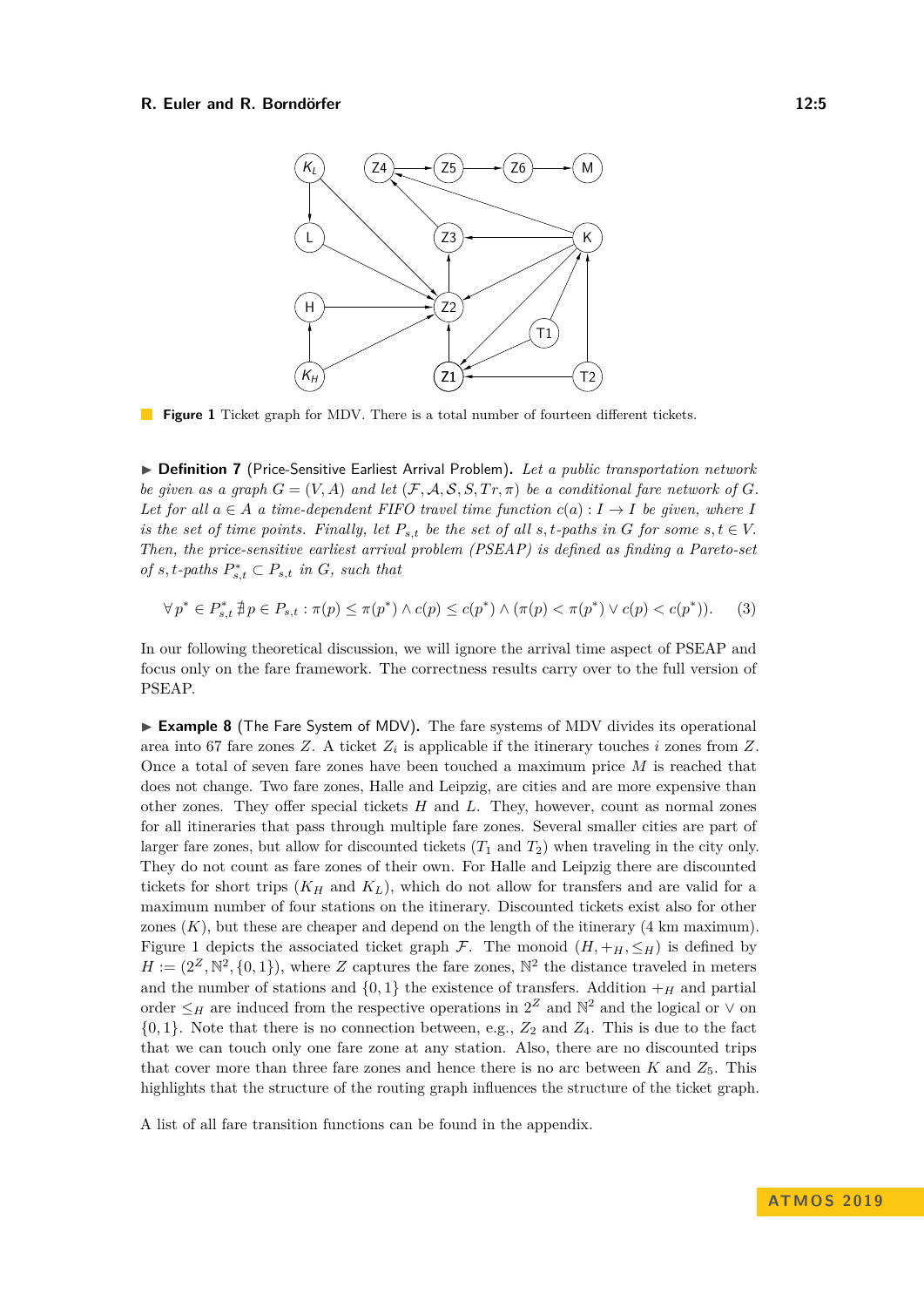#### **12:6 Price-Sensitive Routing in PT Networks**

#### **Transfer Penalties, Footpaths and Surcharges**

Footpaths are modeled as arcs with the arc attribute  $(S_0, e)$ , where  $S_0 \in S$  is a symbol that cannot activate a ticket transition and  $e \in H$  is the neutral element of the monoid. The fare attribute is set to *e* so as to not modify the current fare state. The transition from a footpath to a public transportation vehicle requires some care. Assume we walk from station  $v_0$  to  $v_1$  along arc  $a_0 = (v_0, v_1)$  to take a vehicle along  $a_1 = (v_1, v_2)$  to reach  $v_2$ . Some fare systems use the number of stations a path touches to calculate prices. Here, this number would obviously be two. Counting a station when relaxing  $a_0$  is a mistake if the optimal journey would be to continue on foot. Counting both  $v_1$  and  $v_2$  when relaxing  $a_1$  is also wrong since this would overcount the number of stations for every itinerary that reaches  $v_1$ via a vehicle. Hence, the graph model needs to be extended by splitting up stations into vertices for every route and a vertex that is connected to footpaths. These vertices are then connected via transfer arcs and boarding arcs. We can also have arc attributes different from  $(S_0, e)$  on transfer arcs. This allows us to make the applicable ticket dependent on the number of transfers. Arc attributes on arcs representing boarding can be used to model surcharges for the route boarded. For more details on how to build these expanded graphs, we refer to [\[7\]](#page-12-9).

#### **Neutral Zones**

Some fare systems that are based on fare zones contain neutral zones. Stations in a neutral zone can be counted as part of either of its neighboring zones, whichever is cheapest for the costumer. This is meant to mitigate sharp price increases at fare zone borders. MDV uses them as well as several other German railway companies (e.g. Verkehrsverbund Bremen/Niedersachsen GmbH). Neutral zones can be incorporated by label duplication: Assume a neutral zone neighbors *n* fare zones. We associate each arc *a* whose *head*(*a*) represents a station in the neutral zone with *n* fare attributes, one for each fare zone it could possibly be part of. When settling the vertex in a shortest path search, the current fare state is updated once for each fare attribute thereby creating *n* new labels.

# **3 The Fare Framework in Routing Algorithms**

Classical shortest path algorithms rely on dynamic programming and the subpath optimality condition [\[3\]](#page-12-6). That is, every subpath of an optimal *s, t*-path is in itself an optimal path. When comparing paths in *G* naively by means of the price function  $\pi$ , the subpath optimality condition is usually violated. Think about taking a local detour to avoid a fare zone: Later on, travelers may be forced to cross the zone due to the infrastructure, turning the locally dominant detour into a suboptimal choice. On the other hand, a locally dominated subpath might still lead to an optimal *s, t*-path. This type of problem persists in our framework: the transition between tickets depends on the fare attributes already collected, but also on the structure of the reachable ticket graph and the transition functions of reachable fare arcs. Example [9](#page-5-0) highlights that problems can already arise even with simple examples of ticket graphs.

<span id="page-5-0"></span>► **Example 9** (Label Dominance in Figure [2\)](#page-6-0). Consider the routing graph (a) together with the conditional fare network **(b)**. Examining the paths  $p_1 = (v_1, v_2, v_4)$  and  $p_2 = (v_1, v_3, v_4)$ , we find their respective fare states are  $f(p_1) = (B, 1)$  and  $f(p_2) = (D, 2)$ . Extending them by  $v_5$  to  $p'_1$  and  $p'_2$  yields  $f(p_1) = (C, 3)$  and  $f(p_2) = (E, 4)$ . Comparing fare states by price would indicate that  $p_1$  could be cut off at  $v_4$  since  $\pi(B) > \pi(D)$ . This is a suboptimal choice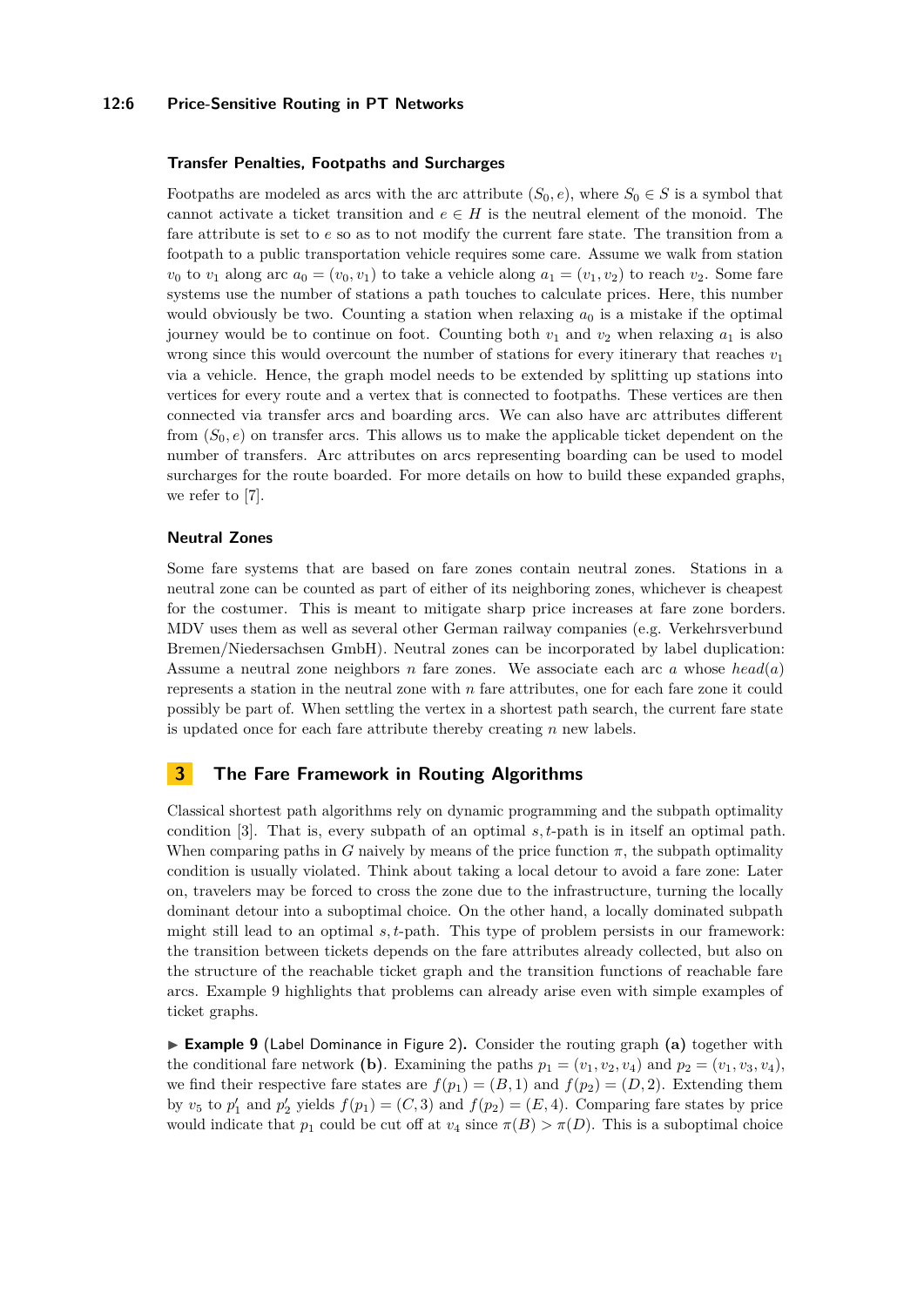#### **R. Euler and R. Borndörfer 12:7 12:7**

<span id="page-6-0"></span>

**Figure 2** Example of a routing graph **(a)** with two possible conditional fare networks **(b)** and **(c)**. For both, the underlying partially ordered monoid is  $(\mathbb{R}, +, \leq)$ , the symbol set is  $S = \{S_0, S_1, S_2, S_3\}$ and the start state for all vertices  $v_i$  with  $i = 1, \ldots, 5$  is  $\mathcal{S}(v_i) = (A, 0)$ . We give prices for the tickets as  $\pi(a) = 0$ ,  $\pi(B) = 2$ ,  $\pi(C) = 3$ ,  $\pi(D) = 1$  and  $\pi(E) = 5$ . Transition functions are displayed as indicator functions on fare arcs. Using the ticket graph  $(b)$ , the upper  $v_1, v_5$ -path yields ticket *C*, while the lower path yields ticket *E*. Using ticket graph **(c)**, the upper path yields ticket *B*, the lower path yields ticket *C*.

as  $p'_1$  dominates  $p'_2$  since  $\pi(C) < \pi(E)$ . Hence, price cannot be used as dominance criterion for fare states. A natural alternative would be to use the partial order defined by paths in the ticket graph, instead. A ticket  $t_1$  then dominates a ticket  $t_2$  if there is a  $t_1, t_2$ -path. This would render the tickets *B* and *D* and the tickets *C* and *E* mutually incomparable. The idea, however, comes with problems of its own. To see this, consider now the conditional fare network (c). At  $v_4$ , we have  $f(p_1) = (A, 1)$  and  $f(p_2) = (A, 2)$  and hence both paths are equivalent and it would be sensible to keep only one of them based on the relation between  $f^h(p_1)$  and  $f^h(p_2)$ . By relaxing  $(v_4, v_5)$ , we obtain  $f(p'_1) = (B, 3)$  and  $f(p'_2) = (C, 4)$ , which are incomparable, i.e., the fare states of  $p'_1$  and  $p'_2$  diverged from comparable to incomparable. Consequently, any dominance ruling cutting off either *p*<sup>1</sup> or *p*<sup>2</sup> would be defective.

To mitigate these and similar problems, we might assume a general incomparability of fare states. This comes down to enumerating all *s, t*-paths and simply comparing them by price. However, in a sensibly designed fare system it is usually clear which ticket is better and taking a cheaper subpath should usually not turn out more expensive overall. In the remainder of this chapter, we propose a more tailored approach. It generally bases domination rules on path relationships but adds exceptions to cover cases in which it is not safe to do so.

#### **3.1 Dominance for Fare States**

We want to define a comparison operator for fare states that restores subpath optimality while not relaxing dominance too strongly.

To do so, we partition the ticket set *T* into three disjoint *comparability groups*: *C<sup>F</sup>* (full comparability), *C<sup>P</sup>* (partial comparability), *C<sup>N</sup>* (no comparability). Based on the partition  $C = (C_F, C_P, C_N)$ , we define a comparison operator for fare states.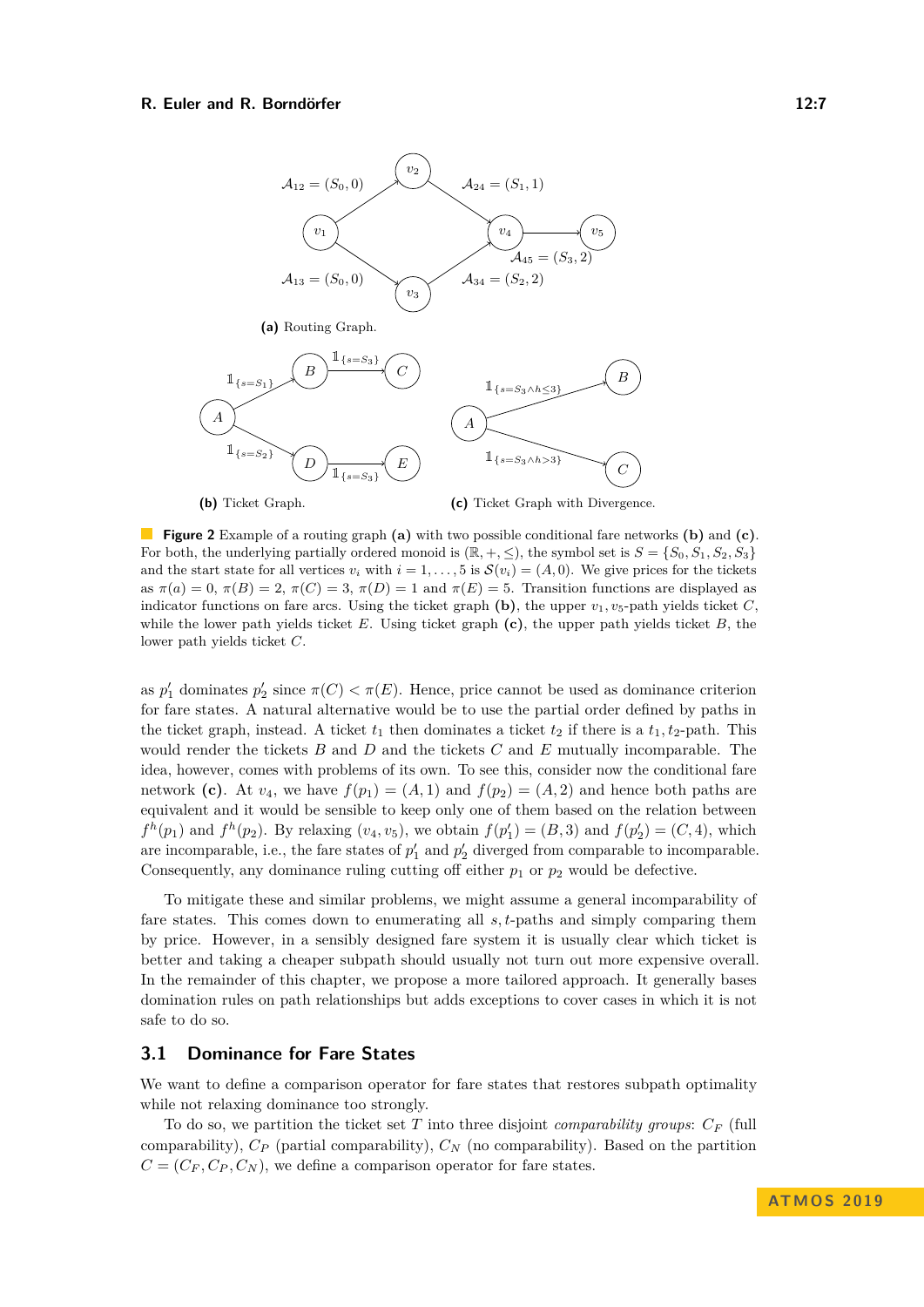<span id="page-7-3"></span> $\triangleright$  **Definition 10** (Comparability of Fare States). Let  $f_1 = (t_1, h_1)$ ,  $f_2 = (t_2, h_2)$  be fare states. *We say*  $f_1 \leq_C f_2$  *if and only if*  $t_1 \notin C_N$ ,  $h_1 \leq h_2$  *and* 

*t*<sup>1</sup> = *t*<sup>2</sup> *if t*<sup>1</sup> ∈ *C<sup>P</sup>* (4) ∃ *t*1*, t*2*-path in* F *if t*<sup>1</sup> ∈ *C<sup>F</sup> .* (5)

*If and only if*  $f_1 \leq_C f_2$  *and either*  $h_1 < h_2$  *or*  $t_1 \neq t_2$ *, we say that*  $f_1$  *is strictly lesser than* 

*f*<sub>2</sub>*, i.e.,*  $f_1 \leq_C f_2$ *.* 

We denote by  $P_{s,t}^f$  the set of all paths Pareto-optimal with respect to  $\leq_C$ , i.e.,

$$
p^* \in P_{s,t}^f \Rightarrow \nexists s, t\text{-path } p: f(p) <_{C} f(p^*). \tag{6}
$$

Note that  $P_{s,t}^f$  is not equal to  $P_{s,t}^*$ . Proposition [16](#page-8-0) shows that it is in fact a superset of the set of all price-optimal paths, which we denote by  $P_{s,t}^{\pi}$ . We call paths in  $P_{s,t}^{f}$  *state-optimal* and paths in  $P_{s,t}^{\pi}$  *price-optimal.* 

The partition *C* has to be defined in a way that monotonicity of the update function along all arcs  $a \in A$  is not violated<sup>[1](#page-7-0)</sup>, i.e.,

<span id="page-7-2"></span>
$$
\forall f_1, f_2 \in F : f_1 \leq_C f_2 \Longrightarrow \forall a \in A : Up(f_1, a) \leq_C Up(f_2, a). \tag{7}
$$

This condition is enough to ensure that a weaker form of subpath optimality holds.

<span id="page-7-1"></span>**Proposition 11** (Weak Subpath Optimality). Let  $G = (V, A)$  be a routing network and  $\mathcal{N} = (\mathcal{F}, \mathcal{A}, \mathcal{S}, S, Tr, \pi)$  *be its conditional fare network. Let*  $p^* \in P_{s,t}^f$  *be a state-optimal s,t* path in G for some  $s, t \in V$ . Then, there is a path  $p' = (s = v_0, v_1, \ldots, v_{n-1}, v_n = t) \in P_{s,t}^f$ *with*  $f_{p^*} = f_{p'}$ , such that every subpath  $p'' = (v_0, \ldots, v_l)$ ,  $l \lt n$  of  $p'$  is a state-optimal  $v_0, v_l$ *-path.* 

Note that Proposition [11](#page-7-1) doesn't imply that every subpath of a state-optimal path is state-optimal. It, however, implies that we can discard all state-optimal paths without this property since a path with equal fare state still remains in  $P_{s,t}^f$ . Hence, all classical algorithms relying on subpath-optimality can still be applied. Note also that Equation [7](#page-7-2) need not hold for all  $f_1, f_2 \in F$  but only for those that might occur on paths in *G*.

#### **3.2 Comparability Partitions**

In choosing  $C_F$ ,  $C_P$  and  $C_N$ , there is some degree of freedom. We want  $C_F$  to be as big and  $C_N$  as small as possible while still fulfilling Equation [7.](#page-7-2) It is clear that the choice does not only depend on  $\mathcal F$  and  $Tr$  but also on the structure of  $G$  and its arc attributes  $\mathcal A$ . Choosing the partition depending on *G* and A would require some preprocessing of *G*. We propose a solution that depends only on  $\mathcal F$  and  $Tr$  and needs less recomputation when changes in the network occur. To deal with this dependency, we use the notion of a vertex's *reach*.

 $\blacktriangleright$  **Definition 12** (Reach). Let  $\mathcal{F} = (T, E)$  be a directed graph. We define the reach  $R(t)$  of a *vertex*  $t \in T$  *as the subgraph induced by all vertices reachable from t, i.e.,* 

$$
R(t) := \mathcal{F}[\{\tilde{t} \in T : \exists t, \tilde{t} \text{-path}\}].\tag{8}
$$

<span id="page-7-0"></span><sup>1</sup> Shortest path algorithms on graphs with weights from partially ordered monoids require the monoid operation to be translation-invariant with respect to the partial order. Since the fare states and arc attributes do not belong to the same structure, the notion of translation invariance is relaxed to a monotonicity formulation.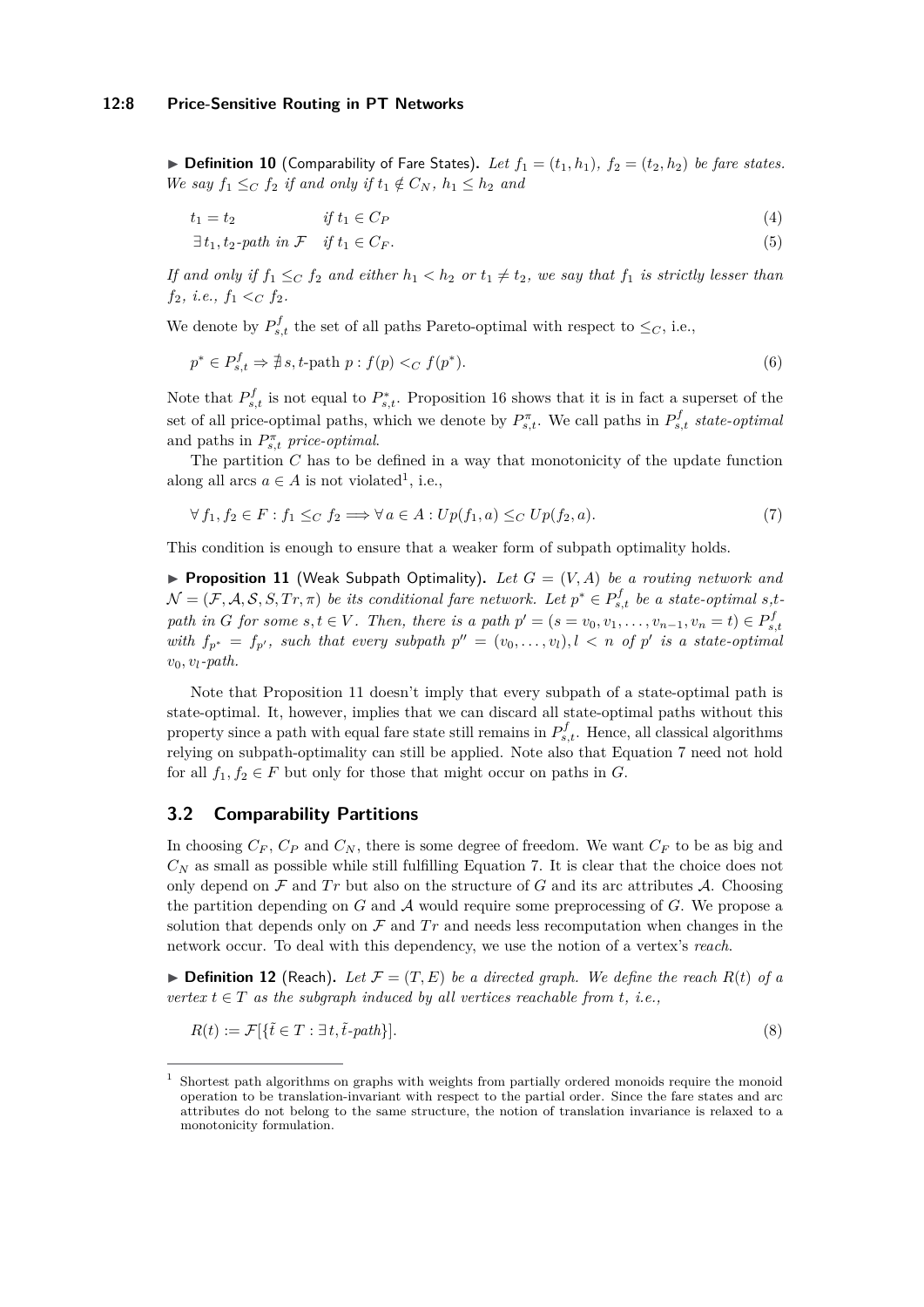#### **R. Euler and R. Borndörfer** 12:9

To simplify our notation, we introduce operators that represent path relations. If there is a path in F between  $t_1, t_2 \in T$ ,  $t_1 \neq t_2$ , we write  $t_1 \longrightarrow t_2$ . We write  $t_1 \equiv t_2$  if either  $t_1 \longrightarrow t_2$  or  $t_1 = t_2$ .

▶ **Definition 13** (No-overtaking Property). Let  $\mathcal{F}^*$  be a vertex-induced subgraph of  $\mathcal{F}$ . We *say it has the no-overtaking property if for all*  $e = (t_1, t_2) \in \mathcal{F}^*$ *,*  $(s, h) \in S \times H$  *and*  $\tilde{t}_1 \in T$ *with*  $t_1 \stackrel{\equiv}{\Longrightarrow} \tilde{t}_1 \stackrel{\equiv}{\Longrightarrow} t_2$  *the following holds:* 

$$
Tr(e, s, h) = 1 \Rightarrow \forall \tilde{h} \ge h \in H : \exists (\tilde{t}_1, \tilde{t}_2) \in E : Tr(\tilde{t}_1, \tilde{t}_2, s, \tilde{h}) = 1 \text{ and } t_2 \stackrel{d}{\implies} \tilde{t}_2.
$$
 (9)

The no-overtaking property bears some resemblance to the FIFO (first-in, first-out) property: A worse fare state, i.e., either worse fare attributes from *H* or a worse ticket, cannot give rise to a better fare state when relaxing the same arc in the routing graph. Note that the condition is necessary not only for the neighbors of  $t$  but for  $R(t)$ .

Subgraphs with the no-overtaking property allow for the strictest domination rules. We use them as comparability group  $C_F$ .

<span id="page-8-1"></span> $\triangleright$  **Definition 14** (Comparability Partition). Let  $G = (V, A)$  be a routing network and  $\mathcal{N} = (\mathcal{F}, \mathcal{A}, \mathcal{S}, S, Tr, \pi)$  *be its conditional fare network. We define* 

$$
C_F := \{ t \in T : R(t) \text{ traceable and has the no-over taking property } \}
$$
 (10)

 $C_P := \{t \in T \setminus C_F : \forall e \in R(t) : \forall s \in S : \forall h_1, h_2 \in H : Tr(e, s, h_1) = Tr(e, s, h_2)\}$  (11)

$$
C_N := \{ t \in T \setminus (C_F \cup C_P) \}. \tag{12}
$$

To be in the set  $C_F$ , the reach of a ticket has to be traceable, i.e., contain a Hamiltonian path. This condition is needed to avoid the divergence seen in Example [9.](#page-5-0) If a ticket has non-traceable reach it is placed in  $C_P$ . Transition functions here must be independent of *H*. This also ensures that comparable fare states do not diverge in an incomparable state. All remaining tickets are added to  $C_N$ . Fare states containing tickets from  $C_N$  cannot be compared at all.

The comparison operator defined by this comparability partition fulfills Equation [7.](#page-7-2)

<span id="page-8-2"></span>I **Proposition 15** (Monotonicity of the Comparability Partition)**.** *The partial order defined by Definitions [10](#page-7-3) and [14](#page-8-1) fulfills the monotonicity condition*

$$
\forall f_1, f_2 \in F : f_1 \leq_C f_2 \Longrightarrow \forall a \in A : Up(f_1, a) \leq_C Up(f_2, a). \tag{13}
$$

Propositions [15](#page-8-2) and [11](#page-7-1) enable us to apply dynamic programming shortest path algorithms to the PSEAP using the comparability partition from Definition [14.](#page-8-1) However, we obtain only the set of state-optimal paths. It remains to show that this set contains the cheapest price itinerary.

<span id="page-8-0"></span>**Proposition 16** (Correctness). Let  $\pi^* := \min_{P_{s,t}} \pi(p)$ . Then, there is at least one  $s, t$ -path  $p^*$  *with*  $\pi^* = \pi(p^*)$  *and*  $p^* \in P_{s,t}^f := \{\tilde{p} \ s, t\text{-path} : \nexists p : f(p) <_C f(\tilde{p})\}.$ 

► **Example [1](#page-4-0)7** (Dominance Rules for MDV Fares). In the graph in Figure 1 all nodes have traceable reach. It is also easy to see that the no-overtaking property holds for all tickets as well and hence  $C_F = \{T_1, T_2, Z_1, Z_2, Z_3, Z_4, Z_5, Z_6, M, H, L, K_L, K_H, K\}, C_P = \emptyset$  and  $C_N = \emptyset$ . Note that changing the transition condition from  $Z_1$  to  $Z_2$  from  $|h^z| > 1$  to  $|h^z| = 1$ breaks the no-overtaking property in cases where more than one fare zone is covered by a station. Since this is never the case, we can replace the inequalitiy by an equality while maintaining optimality.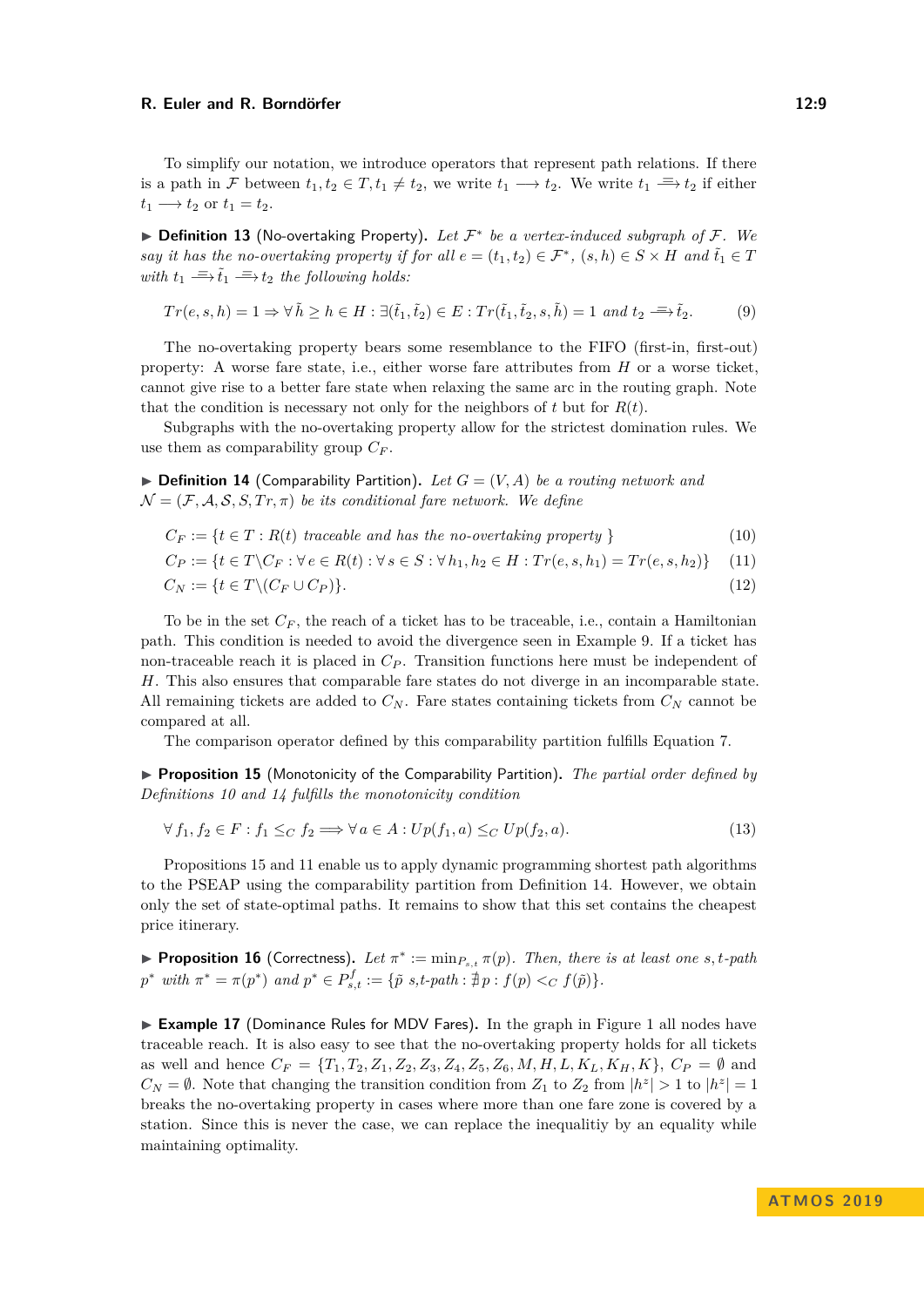#### **12:10 Price-Sensitive Routing in PT Networks**

# **4 Price-Sensitive RAPTOR**

In this last section, we will discuss how to integrate conditional fare networks into the RAPTOR-algorithm. Finally, we introduce some speed-up techniques and evaluate their performance on real-world instances obtained from MDV. We will change notation slightly and use  $P_{s,t}^*$  to refer to the Pareto-set optimized for transfers, arrival time and price and  $P_{s,t}^f$ to refer to the Pareto-set optimized for transfers, arrival time and fare state.

### **4.1 Applying the Framework to RAPTOR**

We use our framework to implement a price-sensitive version of the multi-criteria RAPTOR algorithm (McRAPTOR) [\[6\]](#page-12-4). That is, we solved the earliest arrival problem with price as an additional optimization criterion. RAPTOR implicitly optimizes also for the number of transfers. To facilitate discussion, we presented the framework in a graph-based context. However, RAPTOR does not use a graph model but works directly on the timetable. It operates in rounds  $k = 1, \ldots, n$ . In each round, a set of marked routes is visited and labels are propagated along them. Labels are updated in this process by reading the new arrival time directly from the route's arrival time array. At each station, it is checked whether the new label improves upon the current optimal label. If so, that local label is updated and the station is marked as a starting point for the next round. The standard RAPTOR version labels all stations solely with arrival times.

Adapting our findings to work with RAPTOR is straightforward: Each pair of adjacent stations  $(v_i, v_{i+1})$  on a trip can be interpreted as an arc. Hence, we store for every trip not only an array of arrival times but also an array of all fare attributes. A label  $l_i = (t_i, f_i)$ (at station  $v_i$ ) consists of an arrival time  $t_i$  and a fare state  $f_i$ . When traversing along a trip from station  $v_i$  to  $v_{i+1}$ , the arrival time is updated and the fare state is set to  $f_{i+1} = Up(f_i, (v_i, v_{i+1}))$ . Dominance of labels is checked according to the theory developed above while also taking arrival times into account. Update steps that were associated with arcs modeling transfers are performed whenever the algorithm hops on a new route. This requires storing an additional array with fare attributes at every station to represent transfer costs for every trip at the station. Note that, in most cases, it is enough to store one array for each route instead of trip, as fare attributes seldom vary among the trips of a route. Since walking is free, fare states do not need to be updated in the footpath stage. Depending on the data set, it might thus be possible to save money by walking a long distance in the middle of an itinerary. This kind of journey can be excluded during postprocessing.

# **4.2 Speed-up Techniques**

#### <span id="page-9-0"></span>**Price-based Target Pruning**

In RAPTOR as well as Dijkstra's algorithm, it is possible to prune labels that are worse than the labels that have already been found at the target station. Naturally, the same speed-up technique is also possible for our algorithm. Moreover, we need not use  $\leq_C$  to compare fare states. Since the labels at the target station are never updated and the price function  $\pi$  is non-decreasing, a path already more expensive than the incumbent cheapest *s, t*-path cannot be price-optimal. Hence, we can prune all labels with a fare state  $f$  with  $\pi(f^t) \geq \pi^*$ , with *π* <sup>∗</sup> being the incumbent price at the target station.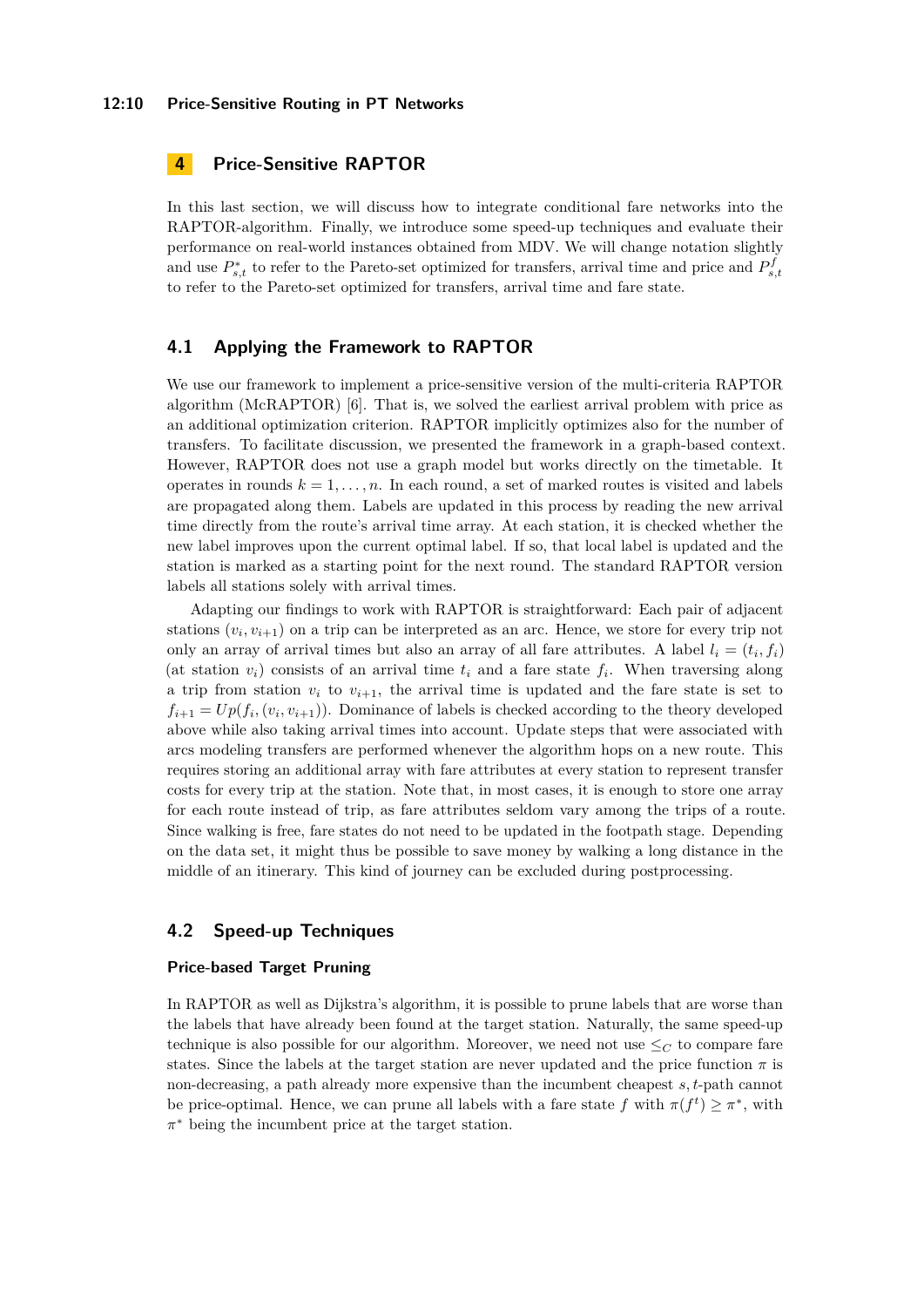#### **R. Euler and R. Borndörfer** 12:11

#### **Bounded McRAPTOR**

By design of fare systems the cheapest path is often among the fastest as detours are penalized by increases in both price and travel time. Therefore, it seems beneficial for a multi-criteria search to compute a minimal travel time itinerary early on by running a standard RAPTOR query. The labels obtained in this first stage can then be used to prune the multi-criteria search. Let  $t_k$  be the optimal arrival time at the target station in round  $k$  of the first stage (computed with RAPTOR). During round *k* of McRAPTOR, we prune every label that has an arrival time *t* with  $t > t_k + \epsilon$ . Note that this possibly cuts off optimal paths from  $P_{s,t}^f$  (and  $P_{s,t}^*$ ) if  $\epsilon$  is chosen to be small. This technique, alongside an even tighter pruning scheme, has been introduced in [\[5\]](#page-12-5).

### **Problem Specific Speed-ups**

Certain dimensions in *H* might only be relevant for some tickets in *T*. For example, many short-distance tickets depend on the number of stations visited while this number is irrelevant for all other tickets that can be reached from that ticket. We can therefore alter the comparison operator  $\leq_C$  for those tickets to ignore the number of stations. Hence, more labels become comparable which results in a smaller Pareto-set  $P_{s,t}^{pss}$  with  $P_{s,t}^* \subseteq P_{s,t}^{pss} \subseteq P_{s,t}^f$ .

### **4.3 Computational Results**

We implemented the McRAPTOR algorithm in  $C++17$  compiled with gcc 8.1.0 and  $-03$ optimization. All tests were conducted on Dell Poweredge M620 machines with 64 GB of RAM. While the general structure of the MDV price system is captured in our model, our computations deviate from the prices charged by MDV in the following three cases: A list of relations that is, contrary to the general rules, not eligible for the short-distance discount is not taken into account. Neutral zones are as of yet not implemented. Instead, we add each neutral zone to one of its surrounding zones. Stations and fare zones that a route passes through without stopping are not represented in the available data and therefore cannot be taken into account.

From MDV's<sup>[2](#page-10-0)</sup> GTFS<sup>[3](#page-10-1)</sup> feed, we extracted the timetable of the 22 May 2019. It contains 4,371 stations, 18,215 trips, 5347 routes and 845 footpaths. The original footpath set was not transitively closed<sup>[4](#page-10-2)</sup>. After computing the transitive closure, there were  $1,029$  footpaths. 40 unconnected stations as well as 960 duplicate trips were removed from the data. We then chose a test set of 5,000 queries uniformly at random from the set of connected stations.

In Table [1,](#page-11-0) we depict results for six different versions of RAPTOR. A standard RAPTOR query (*RAPTOR*) and a McRAPTOR query optimizing for fare zones (*zones*) were included for comparison. All other versions optimize for price and travel time using the framework presented above. Version *fare* uses price-based target pruning as presented in Section [4.2.](#page-9-0) Employing standard target pruning (using  $\leq_C$  for comparison) instead yielded extremely poor results in exploratory computations and is therefore not included in this study (One query found 1000 paths of which only four were in  $P_{s,t}^*$ ). Version *pss* additionally uses

<span id="page-10-0"></span><sup>2</sup> The MDV GTFS timetable is licensed under [CC BY 4.0](https://creativecommons.org/licenses/by/4.0/) and is publicly available under [https://www.](https://www.mdv.de/informationen/downloads/) [mdv.de/informationen/downloads/](https://www.mdv.de/informationen/downloads/).

<span id="page-10-1"></span><sup>3</sup> Fare data is not part of the feed and was obtained separately via InfraDialog GmbH.

<span id="page-10-2"></span><sup>4</sup> RAPTOR requires a transitively closed footpath set [\[6\]](#page-12-4).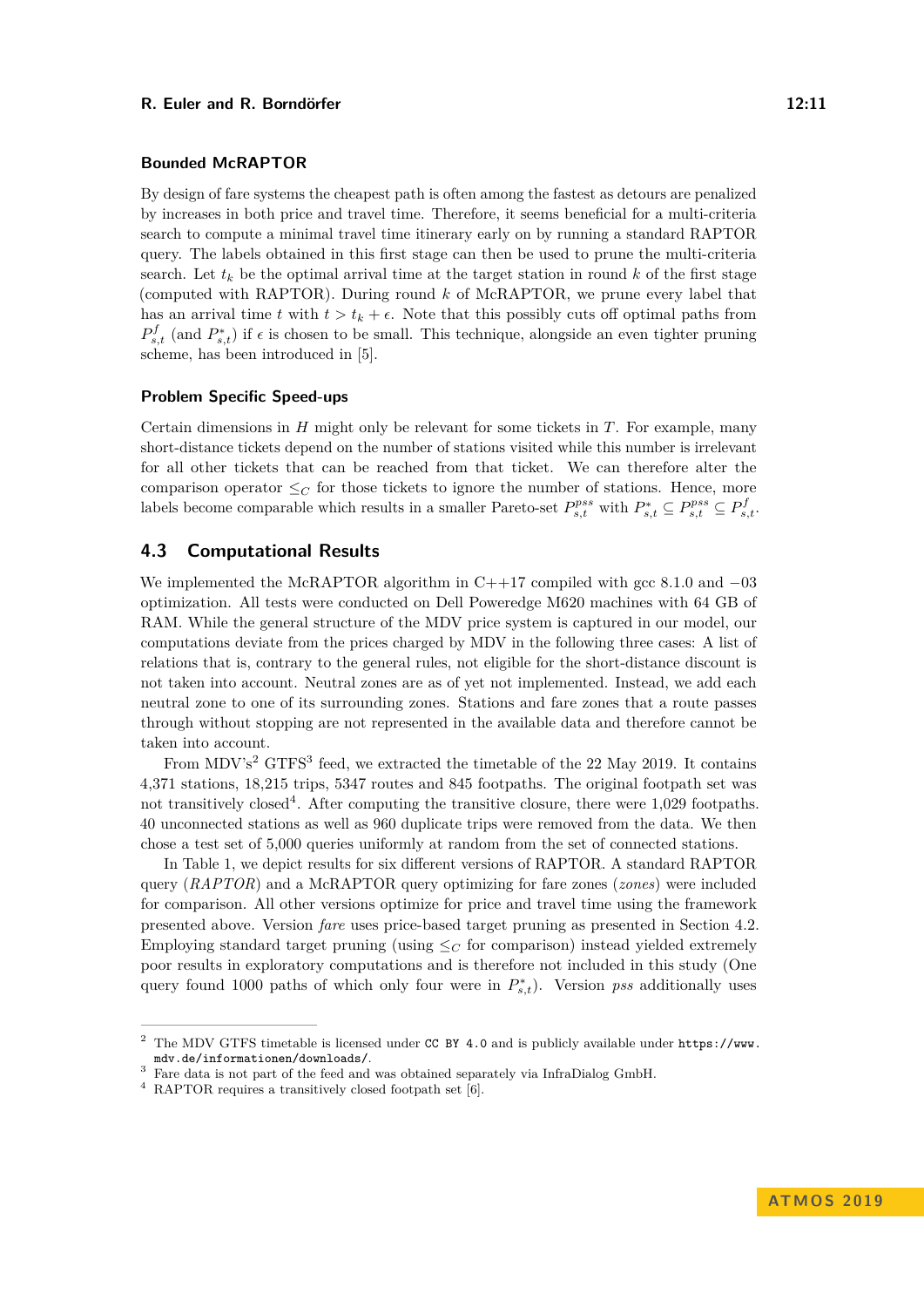#### **12:12 Price-Sensitive Routing in PT Networks**

<span id="page-11-0"></span>**Table 1** Computation results for 5000 queries in the MDV network. All values depicted are averages. 30 queries for which no itinerary was found were excluded. The column *pareto* the size of the Pareto-set as computed by RAPTOR, while *sols* reports the size of  $P_{s,t}^*$ . We also report the number of scanned routes (*scan*). For *bound60* and *bound30*, the results of the actual multi-criteria query are reported (second phase). *Total* combines the results for the first and second phase.

|                     | Criteria                                 |                    |                  |                                                     | Technique     |           |                 | Query         |              |                                |                                     | Total                   |                                            |
|---------------------|------------------------------------------|--------------------|------------------|-----------------------------------------------------|---------------|-----------|-----------------|---------------|--------------|--------------------------------|-------------------------------------|-------------------------|--------------------------------------------|
|                     | $\mathit{tr}_\mathit{Angf}_\mathit{Crs}$ | $t_{i n_{\rm{e}}}$ | $z_{O\!I\!O\!S}$ | $\ensuremath{\mathit{far}}_\ensuremath{\mathit{e}}$ | $\mathcal{L}$ | $\vec{E}$ | $\mathcal{PSS}$ | ${\it Parto}$ | $\rm {so/s}$ | $\it{i\rm{in}}$ e $\it{[m_S]}$ | $\mathcal{S}\mathcal{C}\mathcal{A}$ | $\it{time}_{\rm [Ins]}$ | $\mathbf{S}\mathbf{C}\mathbf{a}\mathbf{D}$ |
| RAPTOR              | $\bullet$                                | $\bullet$          | $\circ$          | $\circ$                                             | $\circ$       | $\circ$   | $\circ$         | 1.58          |              | 6                              | 11032                               |                         |                                            |
| zones               | ٠                                        | $\bullet$          | $\bullet$        | $\circ$                                             | $\circ$       | $\circ$   | $\circ$         | 49.53         |              | 5066                           | 19563                               |                         |                                            |
| fare                | ٠                                        | ٠                  | $\circ$          | ٠                                                   |               | $\circ$   | $\circ$         | 6.01          | 2.66         | 48084                          | 16457                               |                         |                                            |
| <b>pss</b>          | ٠                                        | $\bullet$          | $\circ$          | $\bullet$                                           |               |           | $\circ$         | 3.5           | 2.66         | 406                            | 14842                               |                         |                                            |
| bound <sub>60</sub> | ٠                                        | $\bullet$          | $\circ$          |                                                     |               |           |                 | 2.51          | 2.21         | 274                            | 14322                               | 280                     | 25354                                      |
| bound30             |                                          | ٠                  | $\circ$          |                                                     |               |           |                 | 2.34          | 2.14         | 260                            | 14063                               | 266                     | 25085                                      |
|                     |                                          |                    |                  |                                                     |               |           |                 |               |              |                                |                                     |                         |                                            |

problem-specific speed-ups and *bound60* (*bound30* ) computes bounds to cut off all paths that are more than 60 (30) minutes slower than those computed in the first phase. The field *pareto* reports the average number of solutions computed by the RAPTOR/McRaptor query. When optimizing for price and arrival time, this set is bigger than the size of  $P_{s,t}^*$ , which is reported as *sol*. Note that these sets are smaller for *bound60* and *bound30* since they compute restricted Pareto-sets. When taking fare zones into account (*zones*), the size of the Pareto-set increased from 1.58 (*RAPTOR*) to a staggering 49.53. This is reflected in a high run time of more than 5 s. The price-based target pruning used in *fare* results in a significantly smaller Pareto-set  $P_{s,t}^*$  (6.01) on average. The average size of  $P_{s,t}^*$  is 2.66. This indicates that most of the itineraries computed by *zones* are not interesting for a typical costumer and the fare framework can be leveraged to avoid their computation. However, the framework is computationally more involved and requires optimization of two additional criteria (distance and visited stations), which leads to run times of 48 s on average. In *pss*, fare zones are not compared anymore after reaching ticket *M*. Distance and the number of visited stations is only considered for the tickets  $K$ ,  $K_L$  and  $K_H$ ,  $T_1$  and  $T_2$ . This results in an average run time of 406 ms which is even considerably faster than the *zones* queries. Computing bounds in a first phase reduces run times further to 280 and 266 ms, respectively, while not reducing the number of itineraries found too much.

# **5 Conclusion**

We presented a novel framework for modeling fare systems of public transportation companies. It is independent of the shortest path algorithm used and can be used to solve price-sensitive earliest arrival queries in real-world networks. Our test case forces the implicit optimization for distance, number of stations visited and fare zones, which resulted in slow run times and large Pareto-sets. Both can be greatly improved by utilizing insights into the price structure to tighten dominance rules, which lead to the framework faring even better than a purely fare zone-based McRAPTOR. The speed-up is, however, dependent on the ticket transition rules and thus, performance might vary significantly depending on the fare system in question.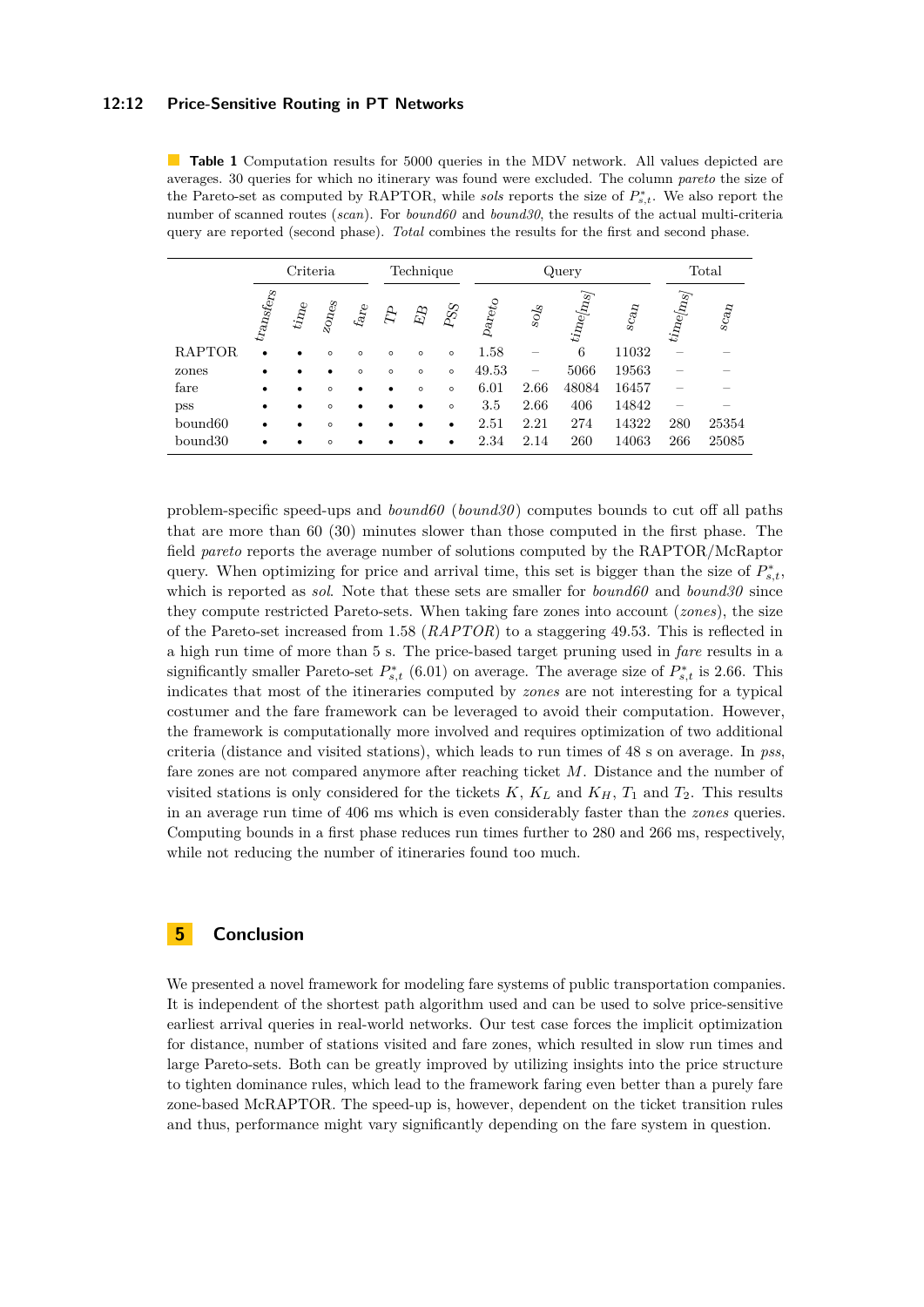#### **References**

- <span id="page-12-7"></span>**1** Chris Barrett, Riko Jacob, and Madhav Marathe. Formal-Language-Constrained Path Problems. *SIAM J. Comput.*, 30(3):809–837, May 2000. [doi:10.1137/S0097539798337716](https://doi.org/10.1137/S0097539798337716).
- <span id="page-12-0"></span>**2** Hannah Bast, Daniel Delling, Andrew V. Goldberg, Matthias Müller-Hannemann, Thomas Pajor, Peter Sanders, Dorothea Wagner, and Renato F. Werneck. Route Planning in Transportation Networks. In *Algorithm Engineering - Selected Results and Surveys*, volume 9220 of *Lecture Notes in Computer Science*, pages 19–80. Springer, 2016.
- <span id="page-12-6"></span>**3** Annabell Berger and Matthias Müller-Hannemann. Subpath-Optimality of Multi-Criteria Shortest Paths in Time- and Event-Dependent Networks. Technical report, Institute of Computer Science, Martin-Luther-Universität Halle-Wittenberg, 2009. URL: [http://wcms.](http://wcms.uzi.uni-halle.de/download.php?down=10850&elem=2163494) [uzi.uni-halle.de/download.php?down=10850&elem=2163494](http://wcms.uzi.uni-halle.de/download.php?down=10850&elem=2163494).
- <span id="page-12-8"></span>**4** Ralf Borndörfer, Ricardo Euler, Marika Karbstein, and Fabian Mett. Ein mathematisches Modell zur Beschreibung von Preissystemen im öV. Technical Report 18-47, ZIB, Takustr. 7, 14195 Berlin, 2018. URL: <urn:nbn:de:0297-zib-70564>.
- <span id="page-12-5"></span>**5** Daniel Delling, Julian Dibbelt, and Thomas Pajor. Fast and Exact Public Transit Routing with Restricted Pareto Sets. In *2019 Proceedings of the Twenty-First Workshop on Algorithm Engineering and Experiments (ALENEX)*, pages 54–65, 2019. [doi:10.1137/1.9781611975499.](https://doi.org/10.1137/1.9781611975499.5) [5](https://doi.org/10.1137/1.9781611975499.5).
- <span id="page-12-4"></span>**6** Daniel Delling, Thomas Pajor, and Renato F. Werneck. Round-Based Public Transit Routing. *Transportation Science*, 49(3):591–604, 2015. [doi:10.1287/trsc.2014.0534](https://doi.org/10.1287/trsc.2014.0534).
- <span id="page-12-9"></span>**7** Yann Disser, Matthias Müller-Hannemann, and Mathias Schnee. Multi-criteria Shortest Paths in Time-dependent Train Networks. In Catherine C. McGeoch, editor, *Proceedings of the 7th International Conference on Experimental Algorithms*, WEA'08, pages 347–361, Berlin, Heidelberg, 2008. Springer-Verlag. [doi:10.1007/978-3-540-68552-4\\_26](https://doi.org/10.1007/978-3-540-68552-4_26).
- <span id="page-12-2"></span>**8** Mehryar Mohri. Semiring Frameworks and Algorithms for Shortest-distance Problems. *J. Autom. Lang. Comb.*, 7(3):321–350, January 2002. URL: [http://dl.acm.org/citation.cfm?](http://dl.acm.org/citation.cfm?id=639508.639512) [id=639508.639512](http://dl.acm.org/citation.cfm?id=639508.639512).
- <span id="page-12-3"></span>**9** Matthias Müller-Hannemann and Mathias Schnee. Paying less for train connections with MOTIS. In *Proceedings of the 5th Workshop on Algorithmic Methods and Models for Optimization of Railways*, volume 2 of *OpenAccess Series in Informatics*, page 657, January 2005. [doi:10.4230/OASIcs.ATMOS.2005.657](https://doi.org/10.4230/OASIcs.ATMOS.2005.657).
- <span id="page-12-1"></span>**10** U. Zimmermann. *Linear and combinatorial optimization in ordered algebraic structures*, volume 10 of *Annaly of discrete mathematics*. North-Holland, 1981.

### **A Fare Transition Functions for MDV**

In the following, we provide the fare transition function associated with the fare transition arcs in Figure [1.](#page-4-0) We refer to the dimensions of the partially ordered monoid  $(H, +h, \leq_h)$  as  $H := H^z \times H^s \times H^d \times H^t$ , where  $H^Z = 2^Z$ ,  $H^s = \mathbb{N}$ ,  $H^d = \mathbb{N}$  and  $H^t = \{0, 1\}$ . The set  $H^Z$ represents all possible combinations of fare zones, *H<sup>s</sup>* and *H<sup>d</sup>* represent distances measured in the number of stations and in meters, respectively, and  $H<sup>t</sup>$ , whether a trip contains a transfer. The symbol set is  $S = \{H, L, T_1, T_2, S_0\}$ , where *H* and *L* are associated with all stations in Halle and Leipzig, respectively. The symbol  $T_1$  is associated with stations in cities that allow the  $T_1$  price, the symbol  $T_2$  with stations in cities that allow the  $T_2$  price. All remaining stations have the symbol  $S_0$ . Let  $s \in S$  and  $h = (h_z, h_s, h_d, h_t) \in H$ . Then, the fare transition function is defined by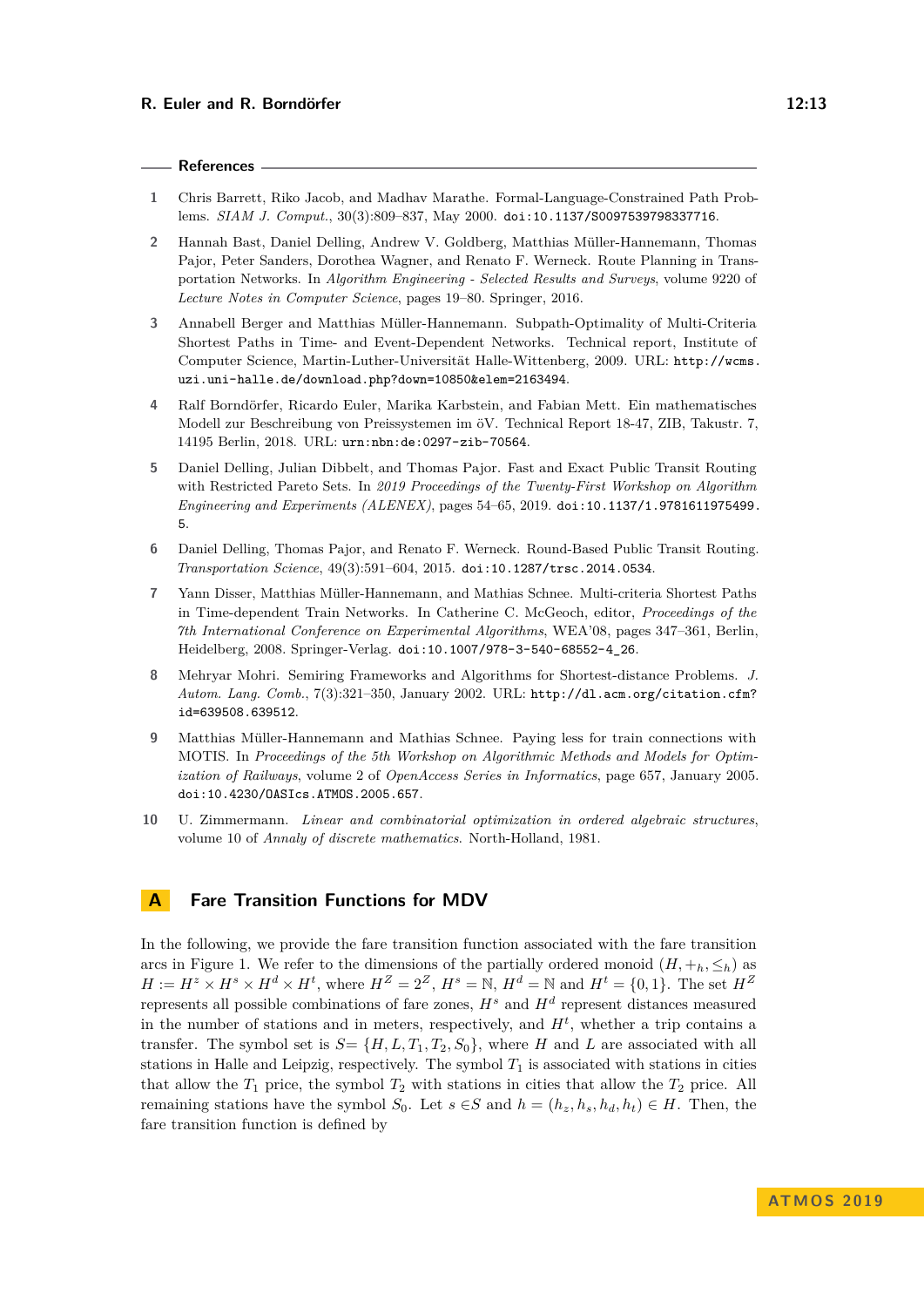$$
Tr(Z_i, Z_{i+1}, s, h) = 1 \Leftrightarrow |h_z| > i \qquad \forall i \in 1, ..., 6 \text{ with } Z_7 := M
$$
  

$$
Tr(T_j, Z_1, s, h) = 1 \Leftrightarrow
$$

$$
s \neq T_j \land (h_t = 1 \lor h_d > 4) \qquad \forall j = 1, 2
$$

$$
Tr(T_j, K, s, h) = 1 \Leftrightarrow
$$
  
 
$$
s \neq T_j \wedge (h_t = 1 \wedge h_d \leq 4)
$$
  
 
$$
\forall j = 1, 2
$$

$$
Tr(K, Z_i, s, h) = 1 \Leftrightarrow |h_z| = i \wedge (h_t = 1 \vee h_d > 4)
$$
  
\n
$$
Tr(L, Z_2, s, h) = 1 \Leftrightarrow s \neq L
$$
  
\n
$$
Tr(H, Z_2, s, h) = 1 \Leftrightarrow s \neq H
$$
  
\n
$$
Tr(K_L, Z_2, s, h) = 1 \Leftrightarrow s \neq L \wedge (h_t = 1 \vee h_s > 4)
$$
  
\n
$$
Tr(K_H, Z_2, s, h) = 1 \Leftrightarrow s \neq H \wedge (h_t = 1 \vee h_s > 4)
$$
  
\n
$$
Tr(K_L, L, s, h) = 1 \Leftrightarrow s = L \wedge (h_t = 1 \vee h_s > 4)
$$
  
\n
$$
Tr(K_H, H, s, h) = 1 \Leftrightarrow s = H \wedge (h_t = 1 \vee h_s > 4).
$$

# **B Proof of Proposition [11](#page-7-1)**

**Proof.** Let  $p^* = (s = v_0, v_1, \ldots, v_{n-1}, v_n = t) \in P_{s,t}^f$  be a state-optimal *s*, *t*-path and let  $(f_0, \ldots, f_n)$  be the fare sequence associated with it. Assume there is another *s*, *t*-path  $\tilde{p} = (s = u_0, u_1, \dots, u_{l-1} = v_{n-1}, u_l = t)$  with fare states  $(f_0, \tilde{f}_1, \dots, \tilde{f}_l)$ . Let k be the largest integer such that  $v_{n-k} = u_{l-k}$ , i.e. the paths  $(v_{n-k}, \ldots, v_n)$  and  $(u_{l-k}, \ldots, u_l)$  are equal. Now assume  $\tilde{f}_{l-k-1} <_C f_{n-k-1}$ . By definition,  $f_{n-k} = Up(f_{n-k-1}, (v_{n-k-1}, v_{n-k}))$ and  $\tilde{f}_{l-k} = Up(\tilde{f}_{l-k-1}, (u_{l-k-1}, u_{l-k}))$ . We apply Equation [7](#page-7-2) to obtain  $\tilde{f}_{l-k} \leq_C f_{n-k}$ . By repeating the process for  $i \in \{k-1, \ldots, 0\}$ , we find  $\tilde{f}_l \leq_C f_n$ . Since  $p^*$  was state-optimal, it follows that  $\tilde{f}_l = C f_n$  and consequently p is also state-optimal. Since the number of paths in  $G$  is finite, we can repeat this procedure to find the path  $p'$ . John Stein Stein Stein Stein Stein Stein Stein Stein Stein Stein Stein Stein Stein Stein Stein Stein Stein S<br>John Stein Stein Stein Stein Stein Stein Stein Stein Stein Stein Stein Stein Stein Stein Stein Stein Stein Ste

# **C Proof of Proposition [15](#page-8-2)**

**Proof.** Let  $a \in A$  and  $f_1, f_2 \in F$  such that  $f_1 \leq_C f_2$ . We write  $\tilde{f}_1 := Up(f_1, a)$  and  $\tilde{f}_2 := Up(f_2, a)$ . Clearly,  $f_1^h \leq f_2^h$  implies  $\tilde{f}_1^h \leq \tilde{f}_2^h$ . First, assume that  $f_1^t \in C_P$ , hence  $f_1^t = f_2^t$ . By applying the definition of  $C_P$ , we obtain

$$
Tr(f_1^t, \mathcal{A}^s(a), f_1^h + \mathcal{A}^h(a)) = Tr(f_2^t, \mathcal{A}^s(a), f_2^h + \mathcal{A}^h(a)).
$$

Thus,  $\tilde{f}_1^t = \tilde{f}_2^t$ . Note that the definitions of  $C_P$  and  $C_F$  imply that  $\tilde{f}_1^t \subset C_P \cup C_F$  since  $\tilde{f}_1^t \in R(f_1^t)$  and hence  $\tilde{f}_1 \leq_C \tilde{f}_2$ . Now, assume  $f_1^t \in C_F$ . Note that  $R(f_1^t) \subset C_F$ . Hence, if  $\tilde{f}_1^t = \tilde{f}_2^t$ , we obtain  $\tilde{f}_1 \leq_C \tilde{f}_2$ .

If instead  $\tilde{f}_1^t \neq \tilde{f}_2^t$  we need to show that  $\tilde{f}_1^t \to \tilde{f}_2^t$ . Note that  $f_2^t \in R(f_1^t)$  and  $R(f_1^t)$  is traceable. Hence,  $f_2^t$ ,  $\tilde{f}_2^t$  and  $\tilde{f}_1^t$  are on a directed path. Since F is acyclic and  $f_2^t \equiv \tilde{f}_2^t$  holds there are four cases to consider:

- 1.  $\tilde{f}_1^t \implies f_2^t \implies \tilde{f}_2^t$ , which implies  $\tilde{f}_1^t \implies \tilde{f}_2^t$ ;
- 2.  $f_2^t \implies \tilde{f}_1^t \implies \tilde{f}_2^t$ , which implies  $\tilde{f}_1^t \implies \tilde{f}_2^t$ ;
- 3.  $f_2^t \Rightarrow \tilde{f}_2^t \rightarrow \tilde{f}_1^t$  and  $f_1^t = \tilde{f}_1^t$ , which creates the cycle  $f_1^t \Rightarrow f_2^t \Rightarrow \tilde{f}_2^t \rightarrow \tilde{f}_1^t = f_1^t$  in  $\mathcal{F}_1$ and is hence contradictory;